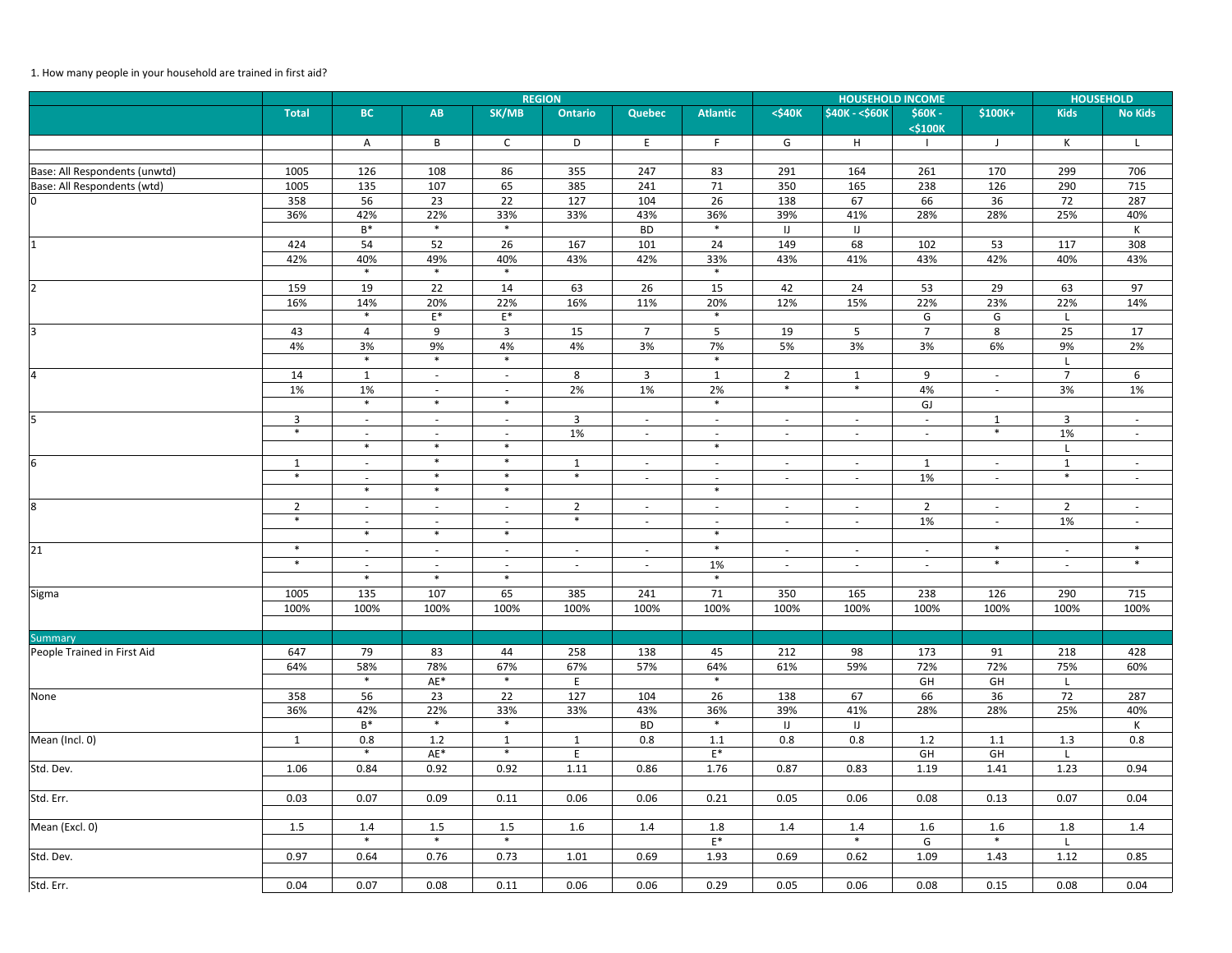| Statistics: |  |  |  |  |  |
|-------------|--|--|--|--|--|

Overlap formula used - Column Proportions: Columns Tested (5%): A/B/C/D/E/F,G/H/I/J,K/L Minimum Base: 30 (\*\*), Small Base: 100 (\*)

- Column Means:

Columns Tested (5%): A/B/C/D/E/F,G/H/I/J,K/L

Minimum Base: 30 (\*\*), Small Base: 100 (\*)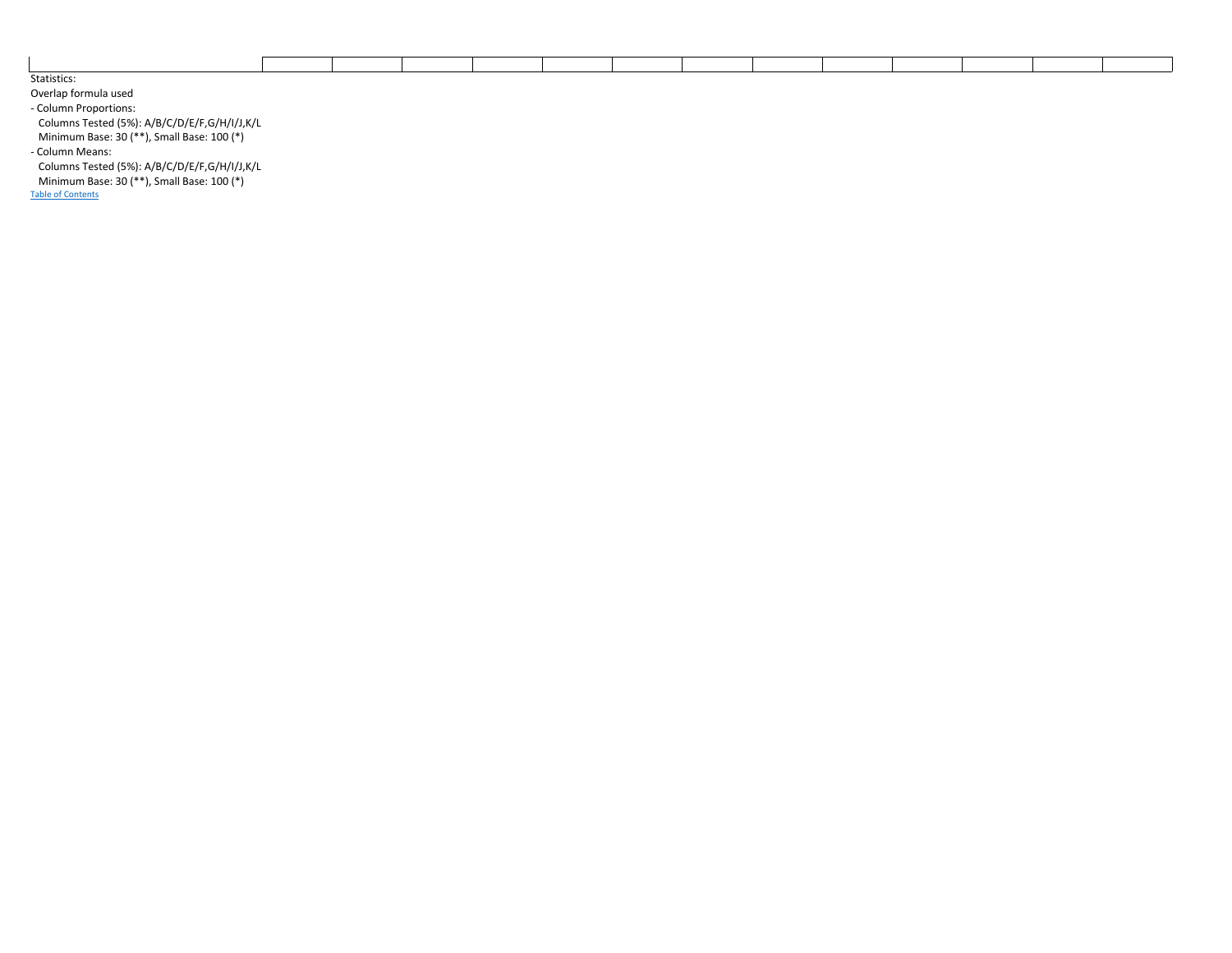## 2. How confident would you be that you would know what to do in an emergency first aid situation? For example, if you saw someone fall off a ladder or slip on some ice?

|                               | <b>REGION</b> |           |                |              |                |               |                 |                 | <b>HOUSEHOLD INCOME</b>  | <b>HOUSEHOLD</b> |              |                |                |
|-------------------------------|---------------|-----------|----------------|--------------|----------------|---------------|-----------------|-----------------|--------------------------|------------------|--------------|----------------|----------------|
|                               | <b>Total</b>  | <b>BC</b> | AB             | SK/MB        | <b>Ontario</b> | <b>Quebec</b> | <b>Atlantic</b> | <b>&lt;540K</b> | <b>\$40K - &lt;\$60K</b> | <b>S60K-</b>     | \$100K+      | <b>Kids</b>    | <b>No Kids</b> |
|                               |               |           |                |              |                |               |                 |                 |                          | <\$100K          |              |                |                |
|                               |               | Α         | B              | $\mathsf{C}$ | D              | E             | F               | G               | H                        |                  | $\mathbf{J}$ | К              | L              |
|                               |               |           |                |              |                |               |                 |                 |                          |                  |              |                |                |
| Base: All Respondents (unwtd) | 1005          | 126       | 108            | 86           | 355            | 247           | 83              | 291             | 164                      | 261              | 170          | 299            | 706            |
| Base: All Respondents (wtd)   | 1005          | 135       | 107            | 65           | 385            | 241           | 71              | 350             | 165                      | 238              | 126          | 290            | 715            |
| Top 2 Box (Net)               | 758           | 99        | 86             | 46           | 304            | 167           | 57              | 260             | 126                      | 189              | 102          | 226            | 532            |
|                               | 75%           | 74%       | 80%            | 70%          | 79%            | 69%           | 79%             | 74%             | 76%                      | 79%              | 81%          | 78%            | 74%            |
|                               |               | $\ast$    | $\ast$         | $\ast$       | E              |               | $\ast$          |                 |                          |                  |              |                |                |
| Very confident (4)            | 251           | 34        | 30             | 14           | 105            | 43            | 25              | 78              | 29                       | 72               | 41           | 99             | 151            |
|                               | 25%           | 25%       | 28%            | 21%          | 27%            | 18%           | 36%             | 22%             | 18%                      | 30%              | 33%          | 34%            | 21%            |
|                               |               | $\ast$    | $\ast$         | $\ast$       | E              |               | $E^*$           |                 |                          | H                | GH           |                |                |
| Somewhat confident (3)        | 508           | 65        | 56             | 32           | 199            | 124           | 31              | 182             | 97                       | 117              | 61           | 127            | 381            |
|                               | 51%           | 49%       | 52%            | 49%          | 52%            | 51%           | 44%             | 52%             | 59%                      | 49%              | 48%          | 44%            | 53%            |
|                               |               | $\ast$    | $\ast$         | $\ast$       |                |               | $\ast$          |                 |                          |                  |              |                | K              |
| Bottom 2 Box (Net)            | 247           | 36        | 21             | 19           | 82             | 74            | 15              | 90              | 39                       | 49               | 24           | 64             | 183            |
|                               | 25%           | 26%       | 20%            | 30%          | 21%            | 31%           | 21%             | 26%             | 24%                      | 21%              | 19%          | 22%            | 26%            |
|                               |               | $\ast$    | $\ast$         | $\ast$       |                | D             | $\ast$          |                 |                          |                  |              |                |                |
| Not very confident (2)        | 204           | 31        | 17             | 16           | 69             | 57            | 14              | 73              | 33                       | 41               | 20           | 62             | 142            |
|                               | 20%           | 23%       | 15%            | 24%          | 18%            | 24%           | 20%             | 21%             | 20%                      | 17%              | 16%          | 21%            | 20%            |
|                               |               | $\ast$    | $\ast$         | $\ast$       |                |               | $\ast$          |                 |                          |                  |              |                |                |
| Not at all confident (1)      | 43            | 5         | 4              | 3            | 13             | 17            | $\ast$          | 17              | 6                        | 8                | 4            | $\overline{2}$ | 41             |
|                               | 4%            | 4%        | 4%             | 5%           | 3%             | 7%            | 1%              | 5%              | 4%                       | 3%               | 3%           | 1%             | 6%             |
|                               |               | $\ast$    | $\ast$         | $\ast$       |                |               | $\ast$          |                 |                          |                  |              |                | K              |
| Sigma                         | 1005          | 135       | 107            | 65           | 385            | 241           | 71              | 350             | 165                      | 238              | 126          | 290            | 715            |
|                               | 100%          | 100%      | 100%           | 100%         | 100%           | 100%          | 100%            | 100%            | 100%                     | 100%             | 100%         | 100%           | 100%           |
|                               |               |           |                |              |                |               |                 |                 |                          |                  |              |                |                |
| Summary                       |               |           |                |              |                |               |                 |                 |                          |                  |              |                |                |
| Mean                          | 3             | 2.9       | 3              | 2.9          | 3              | 2.8           | 3.1             | 2.9             | 2.9                      | 3.1              | 3.1          | 3.1            | 2.9            |
|                               |               | $\ast$    | $\mathsf{E}^*$ | $\ast$       | E              |               | $CE^*$          |                 |                          |                  | GH           |                |                |

Statistics:

Overlap formula used

- Column Proportions:

Columns Tested (5%): A/B/C/D/E/F,G/H/I/J,K/L

Minimum Base: 30 (\*\*), Small Base: 100 (\*)

- Column Means:

Columns Tested (5%): A/B/C/D/E/F,G/H/I/J,K/L

Minimum Base: 30 (\*\*), Small Base: 100 (\*)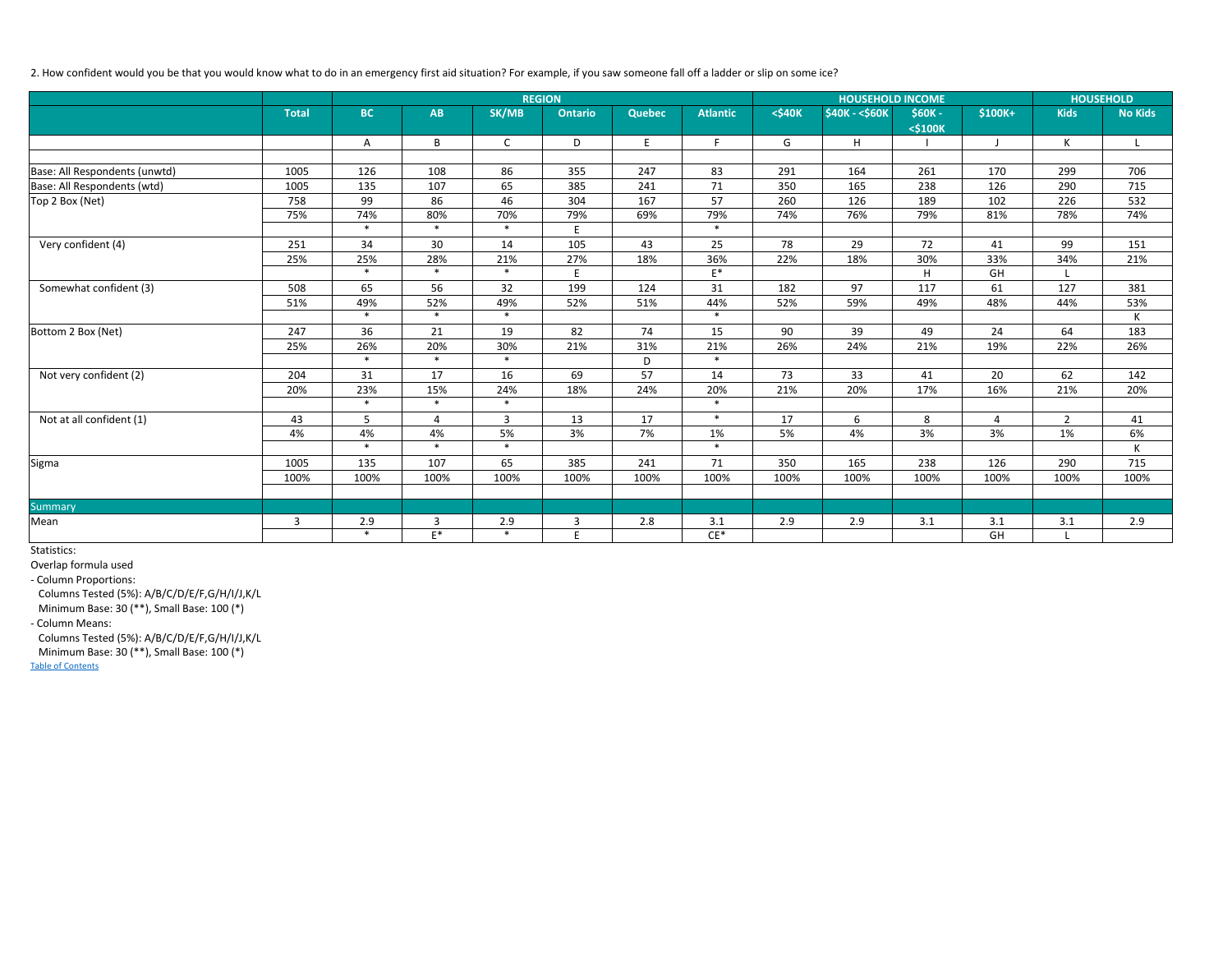## 3. How confident do you feel that a child (aged 17 or younger) in your life could help if you experienced a first aid emergency? For example, if you collapsed?

|                               |              | <b>REGION</b>  |        |                |                |               |                 |                  | <b>HOUSEHOLD INCOME</b>   | <b>HOUSEHOLD</b> |              |             |                |
|-------------------------------|--------------|----------------|--------|----------------|----------------|---------------|-----------------|------------------|---------------------------|------------------|--------------|-------------|----------------|
|                               | <b>Total</b> | <b>BC</b>      | AB     | SK/MB          | <b>Ontario</b> | <b>Quebec</b> | <b>Atlantic</b> | <b>&lt;\$40K</b> | <b>\$40K - &lt; \$60K</b> | <b>S60K-</b>     | $$100K+$     | <b>Kids</b> | <b>No Kids</b> |
|                               |              |                |        |                |                |               |                 |                  |                           | <\$100K          |              |             |                |
|                               |              | Α              | B      | $\mathsf{C}$   | D              | E             | F.              | G                | H                         |                  | $\mathbf{J}$ | К           | L              |
|                               |              |                |        |                |                |               |                 |                  |                           |                  |              |             |                |
| Base: All Respondents (unwtd) | 1005         | 126            | 108    | 86             | 355            | 247           | 83              | 291              | 164                       | 261              | 170          | 299         | 706            |
| Base: All Respondents (wtd)   | 1005         | 135            | 107    | 65             | 385            | 241           | 71              | 350              | 165                       | 238              | 126          | 290         | 715            |
| Top 2 Box (Net)               | 471          | 57             | 59     | 40             | 190            | 86            | 38              | 173              | 70                        | 113              | 61           | 158         | 313            |
|                               | 47%          | 42%            | 55%    | 62%            | 49%            | 36%           | 53%             | 49%              | 43%                       | 47%              | 48%          | 54%         | 44%            |
|                               |              | $\ast$         | $E^*$  | AE*            | E              |               | $E^*$           |                  |                           |                  |              |             |                |
| Very confident (4)            | 123          | 12             | 19     | $\overline{4}$ | 54             | 23            | 11              | 46               | 17                        | 35               | 12           | 60          | 62             |
|                               | 12%          | 9%             | 18%    | 6%             | 14%            | 9%            | 15%             | 13%              | 10%                       | 15%              | 9%           | 21%         | 9%             |
|                               |              | $\ast$         | $CE^*$ | $\ast$         |                |               | $\ast$          |                  |                           |                  |              |             |                |
| Somewhat confident (3)        | 348          | 45             | 40     | 36             | 136            | 64            | 27              | 127              | 53                        | 77               | 50           | 98          | 251            |
|                               | 35%          | 33%            | 37%    | 56%            | 35%            | 26%           | 38%             | 36%              | 32%                       | 32%              | 39%          | 34%         | 35%            |
|                               |              | $\ast$         | $\ast$ | ABDE*          | E              |               | $\ast$          |                  |                           |                  |              |             |                |
| Bottom 2 Box (Net)            | 534          | 78             | 48     | 25             | 195            | 155           | 34              | 177              | 95                        | 126              | 65           | 132         | 402            |
|                               | 53%          | 58%            | 45%    | 38%            | 51%            | 64%           | 47%             | 51%              | 57%                       | 53%              | 52%          | 46%         | 56%            |
|                               |              | $\mathsf{C}^*$ | $\ast$ | $\ast$         |                | <b>BCDF</b>   | $\ast$          |                  |                           |                  |              |             | K              |
| Not very confident (2)        | 370          | 61             | 32     | 18             | 149            | 90            | 20              | 126              | 61                        | 86               | 52           | 94          | 276            |
|                               | 37%          | 46%            | 30%    | 27%            | 39%            | 37%           | 28%             | 36%              | 37%                       | 36%              | 41%          | 32%         | 39%            |
|                               |              | BCF*           | $\ast$ | $\ast$         |                |               | $\ast$          |                  |                           |                  |              |             |                |
| Not at all confident (1)      | 165          | 16             | 16     | $\overline{7}$ | 46             | 66            | 14              | 51               | 34                        | 40               | 13           | 38          | 126            |
|                               | 16%          | 12%            | 15%    | 11%            | 12%            | 27%           | 19%             | 15%              | 21%                       | 17%              | 11%          | 13%         | 18%            |
|                               |              | $\ast$         | $\ast$ | $\ast$         |                | ABCD          | $\ast$          |                  |                           |                  |              |             |                |
| Sigma                         | 1005         | 135            | 107    | 65             | 385            | 241           | 71              | 350              | 165                       | 238              | 126          | 290         | 715            |
|                               | 100%         | 100%           | 100%   | 100%           | 100%           | 100%          | 100%            | 100%             | 100%                      | 100%             | 100%         | 100%        | 100%           |
|                               |              |                |        |                |                |               |                 |                  |                           |                  |              |             |                |
| Summary                       |              |                |        |                |                |               |                 |                  |                           |                  |              |             |                |
| Mean                          | 2.4          | 2.4            | 2.6    | 2.6            | 2.5            | 2.2           | 2.5             | 2.5              | 2.3                       | 2.5              | 2.5          | 2.6         | 2.3            |
|                               |              | $\ast$         | $E^*$  | $\mathsf{E}^*$ | E              |               | $\mathsf{E}^*$  |                  |                           |                  |              |             |                |

Statistics:

Overlap formula used

- Column Proportions:

Columns Tested (5%): A/B/C/D/E/F,G/H/I/J,K/L

Minimum Base: 30 (\*\*), Small Base: 100 (\*)

- Column Means:

Columns Tested (5%): A/B/C/D/E/F,G/H/I/J,K/L

Minimum Base: 30 (\*\*), Small Base: 100 (\*)